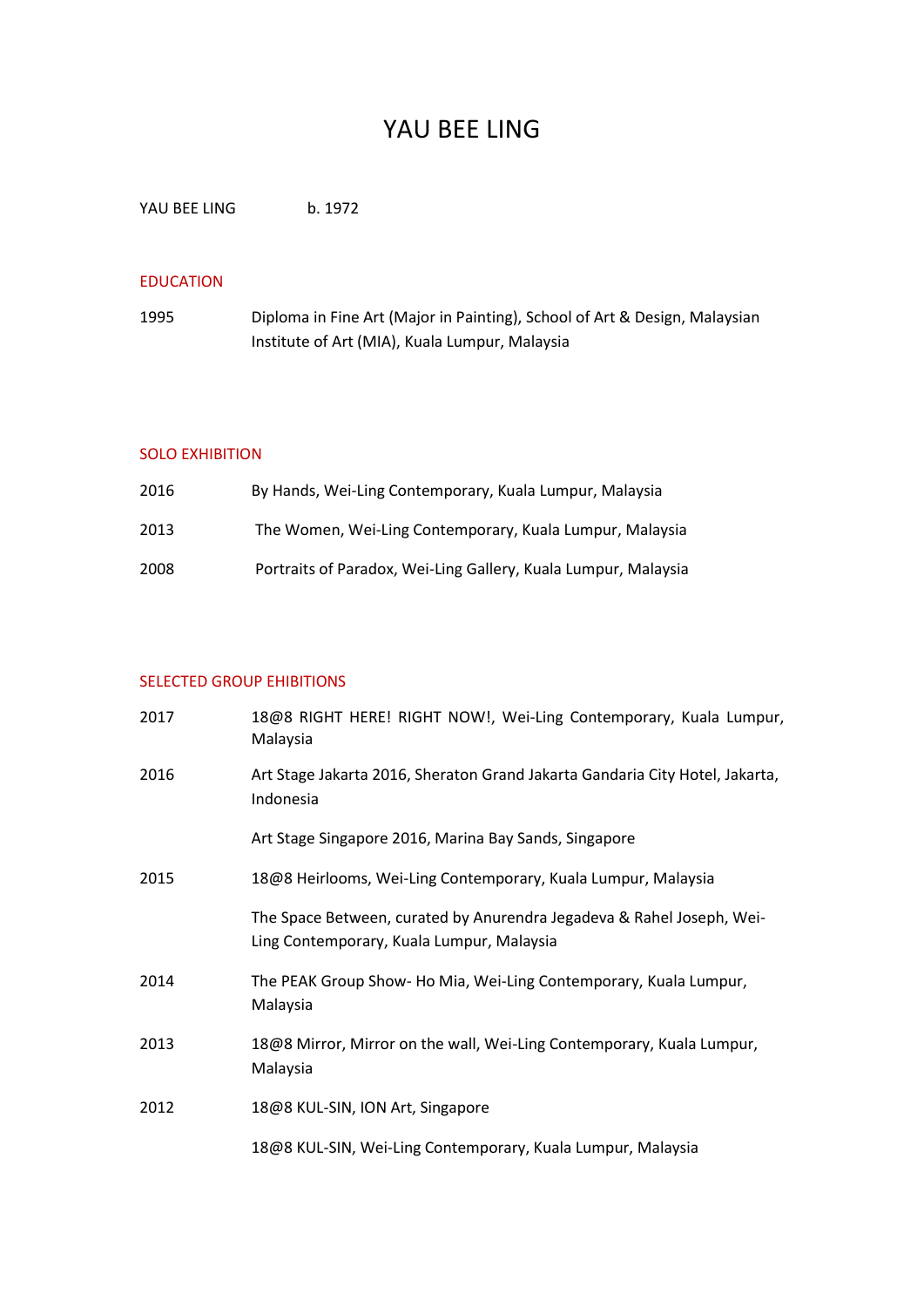| 2010 | Absolut 18@8, Wei-Ling Gallery, Kuala Lumpur, Malaysia                                                          |
|------|-----------------------------------------------------------------------------------------------------------------|
| 2009 | 18@8 - 1 Malaysia: Beyond The Canvas, Wei-Ling Gallery, Kuala Lumpur,<br>Malaysia                               |
| 2008 | 18@8: Vice & Virtue, Wei-Ling Gallery, Kuala Lumpur, Malaysia                                                   |
|      | Tukar Ganti: New Malaysian Paintings, Valentine Willie Fine Art, Singapore,<br>HT Contemporary Space, Singapore |
|      | Semesta, La Galleria Pall Mall Art Gallery, London, UK                                                          |
|      | Shifting Boundaries: WWF Art For Nature, Rimbun Dahan, Kuang, Malaysia                                          |
|      | China International Gallery Exposition (CIGE), China World Trade Centre,<br>Beijing, China                      |
|      | Out Of The Mould: The Age Of Reason, Malmö Art Museum, Malmö,<br>Sweden                                         |
| 2007 | 00:15 Superstar: WWF Art For Nature, Rimbun Dahan, Kuang, Malaysia                                              |
|      | Out Of The Mould: The Age Of Reason, Galeri Petronas, Kuala Lumpur,<br>Malaysia                                 |
|      | 18@8, Wei-Ling Gallery, Kuala Lumpur, Malaysia                                                                  |
| 2006 | Rimbun Dahan Artist In Residence Show, Rimbun Dahan, Kuang, Malaysia                                            |
|      | Signed and Dated: 10th Anniversary Show, Valentine Willie Fine Art, Kuala<br>Lumpur, Malaysia                   |
|      | 18@8: Kuala Lumpur - Karachi, Amin Gulgee Gallery, Karachi, Pakistan in<br>collaboration with Wei-Ling Gallery  |
|      | Feed Me! An Exploration of Appetites: WWF Art For Nature, Rimbun Dahan,<br>Kuang, Malaysia                      |
| 2005 | Rooster Mania, Townhouse Gallery, Kuala Lumpur, Malaysia                                                        |
|      | Taman Sari: The Power of Dreaming And Identity: WWF Art For Nature,<br>Rimbun Dahan, Kuang, Malaysia            |
|      | 18@8: Contemporary Artists From Malaysia & Beyond, Wei-Ling Gallery,<br>Kuala Lumpur, Malaysia                  |
|      | Art ± 1,000, Valentine Willie Fine Art, Kuala Lumpur, Malaysia                                                  |
|      | Free Show, Reka Art Space, Petaling Jaya, Malaysia                                                              |
| 2004 | Soul of Asia: Fukuoka Asian Art Museum                                                                          |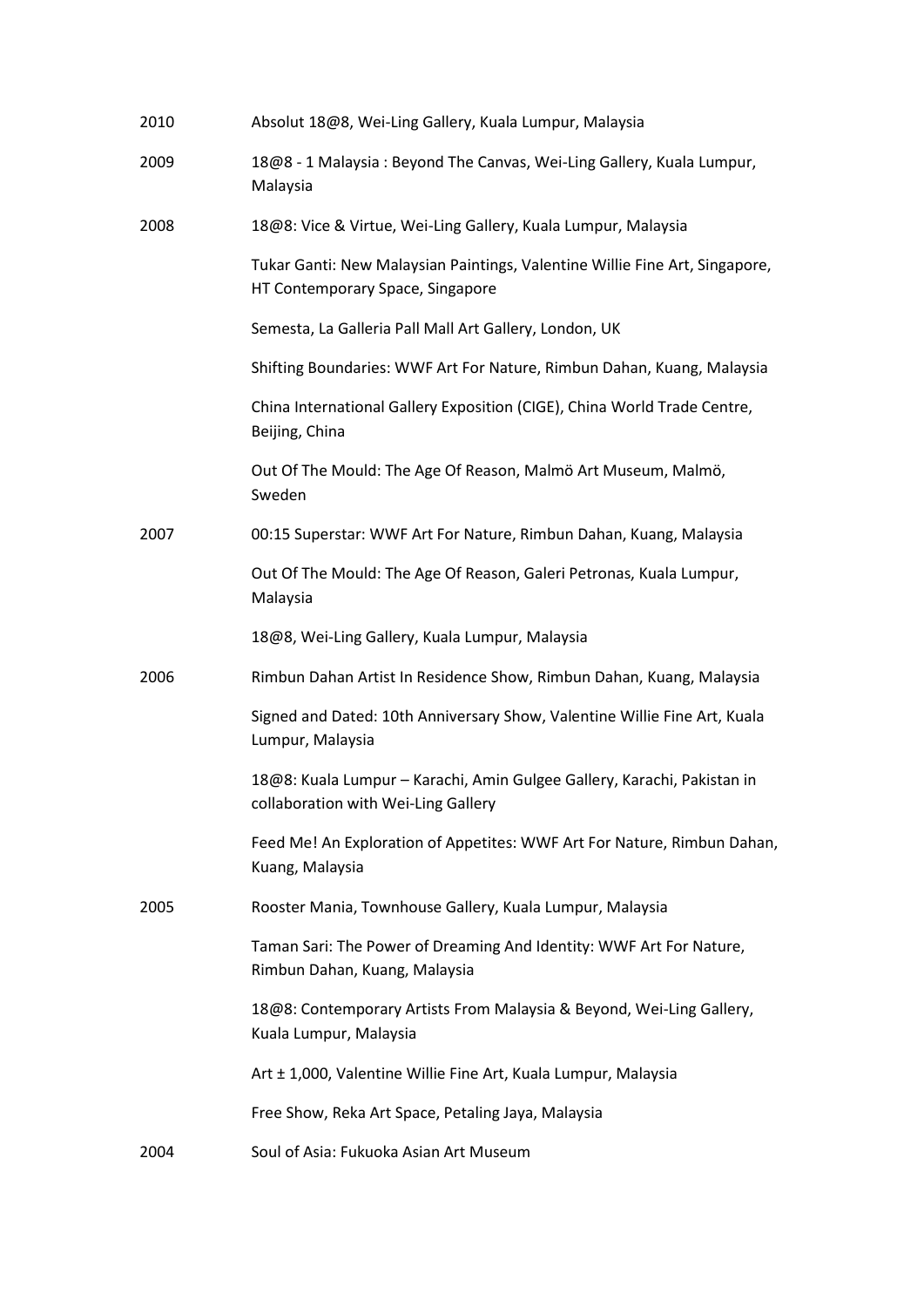|      | Collection, Hokkaido Museum of Contemporary Art, Hokkaido, Japan                                                                                                                          |
|------|-------------------------------------------------------------------------------------------------------------------------------------------------------------------------------------------|
|      | Fifteen, Darling Muse Gallery, Kuala Lumpur, Malaysia                                                                                                                                     |
|      | Semangat: Artists For Theatre, Fund Raising Exhibition for Five Arts Centre,<br>Valentine Willie Fine Art, Kuala Lumpur, Malaysia                                                         |
|      | Home Improvement (A Two-Person Show), Reka Art Space, Petaling Jaya,<br>Malaysia                                                                                                          |
|      | Art ± 1,000, Valentine Willie Fine Art, Kuala Lumpur, Malaysia                                                                                                                            |
|      | Paradise Lost / Paradise Found: WWF Art For Nature, Rimbun Dahan, Kuang,<br>Malaysia                                                                                                      |
| 2003 | Art ± 1,000, Valentine Willie Fine Art, Kuala Lumpur, Malaysia                                                                                                                            |
|      | Games We Play: WWF Invitational Group Exhibition, Rimbun Dahan, Kuang,<br>Malaysia                                                                                                        |
| 2002 | Imagined Workshop, 2nd Fukuoka Triennale 2002, Fukuoka Asian Art<br>Museum, Fukuoka, Japan                                                                                                |
|      | Touch: WWF Invitational Group Exhibition, Rimbun Dahan, Kuang, Selangor                                                                                                                   |
| 2001 | Voices from The Heart, World Woman's Day Invitational Show, East West<br>Gallery of Fine, Kuala Lumpur, Malaysia                                                                          |
|      | Inhabitant (A Two-Person Show), Valentine Willie Fine Art, Kuala Lumpur,<br>Malaysia                                                                                                      |
| 2000 | Seasons Greetings, Southeast Asia Collection: Group Exhibition, Valentine<br>Willie Fine Art, Kuala Lumpur, Malaysia                                                                      |
|      | Love On Paper: Invitational Group Exhibition, Valentine Willie Fine Art, Kuala<br>Lumpur, Malaysia                                                                                        |
|      | Nur Cahaya Nurmu, World Women's Week: Malaysian Women Artists Group<br>Show, Aseana KLCC & Valentine Willie Fine Arts, Kuala Lumpur, Malaysia                                             |
|      | Transformation: 6 Artists From Malaysia: Invitational Group Exhibition,<br>Gallery Wan and Balai Seni Lukis Negara, Malaysia, and Singapore Sculpture<br>Square, Singapore.               |
| 1999 | 9th Asian Art Biennal, Bangladesh: 99th Invitational International Group<br>Exhibition, Department of Fine Arts, Bangladesh Shipakala Academy, Osmani<br>Memorial Hall, Dhaka, Bangladesh |
|      | Through Our Eyes: Malaysian Women Artist Invitational Exhibition, Galeri<br>Petronas, Kuala Lumpur, Malaysia                                                                              |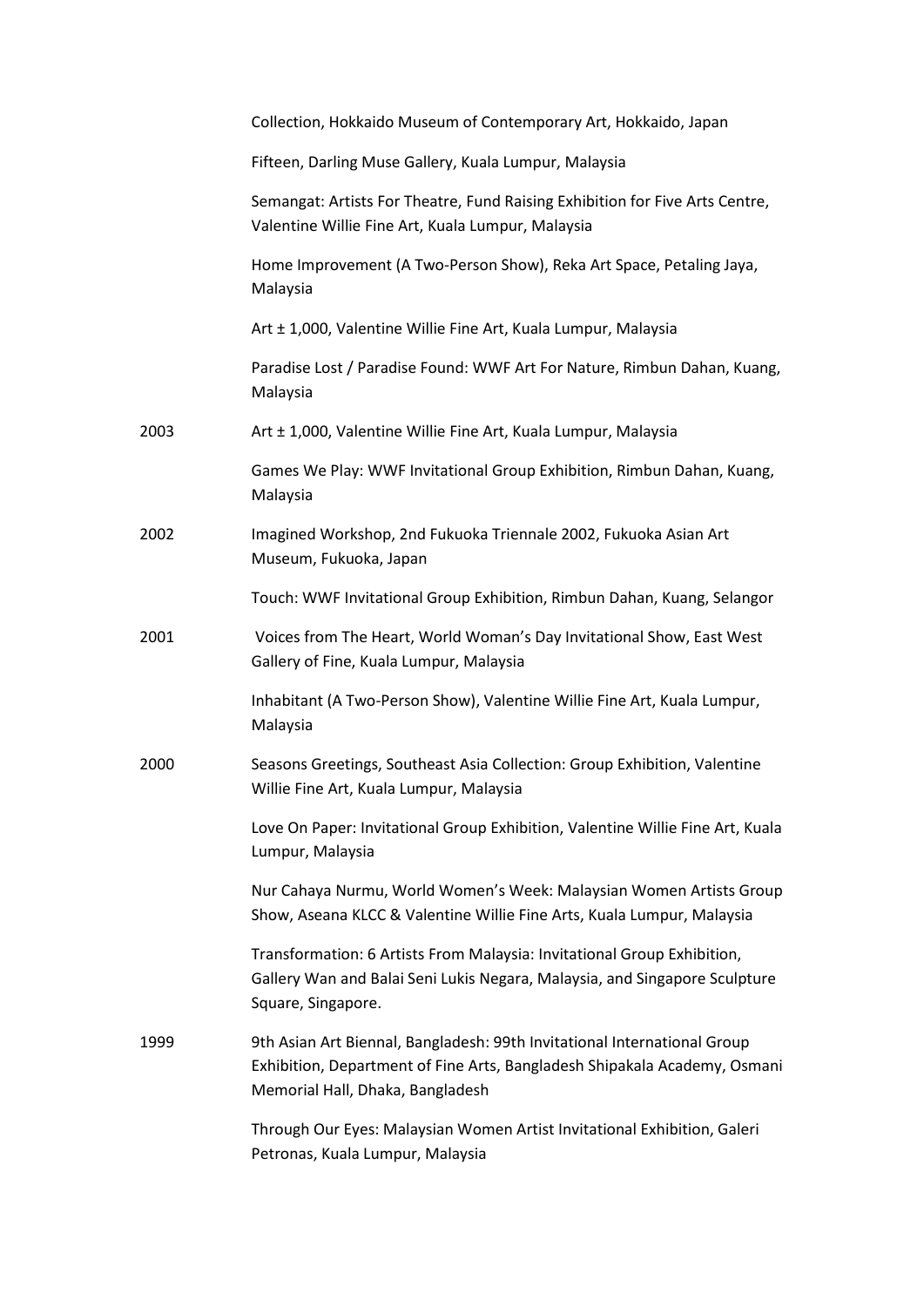| 1998 | Around The Body: Invitational Group Exhibition, Sutra Dance Theatre, Kuala<br>Lumpur, Malaysia                       |
|------|----------------------------------------------------------------------------------------------------------------------|
|      | Alami Antara Langit Dan Bumi: Invitational Group Exhibition, Balai Seni Lukis<br>Negara, Kuala Lumpur, Malaysia      |
|      | Aku 99: Potret Diri: Invitational Group Exhibition, Galeri Petronas, Kuala<br>Lumpur, Malaysia                       |
| 1997 | Family, Home and Hope (A Two Person Show), Pelita Hati Gallery, Kuala<br>Lumpur, Malaysia                            |
|      | PNB Artist-Artist Muda 1997: Selected Group Exhibition Permodalan<br>Nasional Berhad Gallery, Kuala Lumpur, Malaysia |
| 1996 | Pelita Hati Gallery of Art Collection: Invitational Group Show, Pelita Hati<br>Gallery, Kuala Lumpur, Malaysia       |
|      | New Voices: Diploma Group Exhibition, Malaysian Institute of Art, Kuala<br>Lumpur, Malaysia                          |
| 1995 | Fresh Eyes: Selected Young Artists Group Exhibition, Pelita Hati Gallery,<br>Kuala Lumpur, Malaysia                  |

#### AWARDS

| 1995   | Malaysian Institute of Art Full Scholarship Award (Fine Art Course)    |
|--------|------------------------------------------------------------------------|
| 2004-5 | Artist-in-Residence, Rimbun Dahan, Kuang, Malaysia                     |
| 2016   | Kuandu Artist in Residence, Kuandu Museum of Fine Arts, Taipei, Taiwan |

# PUBLIC COLLECTIONS

Fukuoka Asian Art Museum, Permanent Collection Kuandu Museum of Fine Arts, Taipei National University of The Arts, Taipei, Taiwan National Visual Art Gallery, Malaysia Galeri Petronas, Malaysia Hiijas Kasturi Association, Rimbun Dahan, Malaysia The Aliya and Farouk Khan Collection Dr Steve and Rosemary Wong